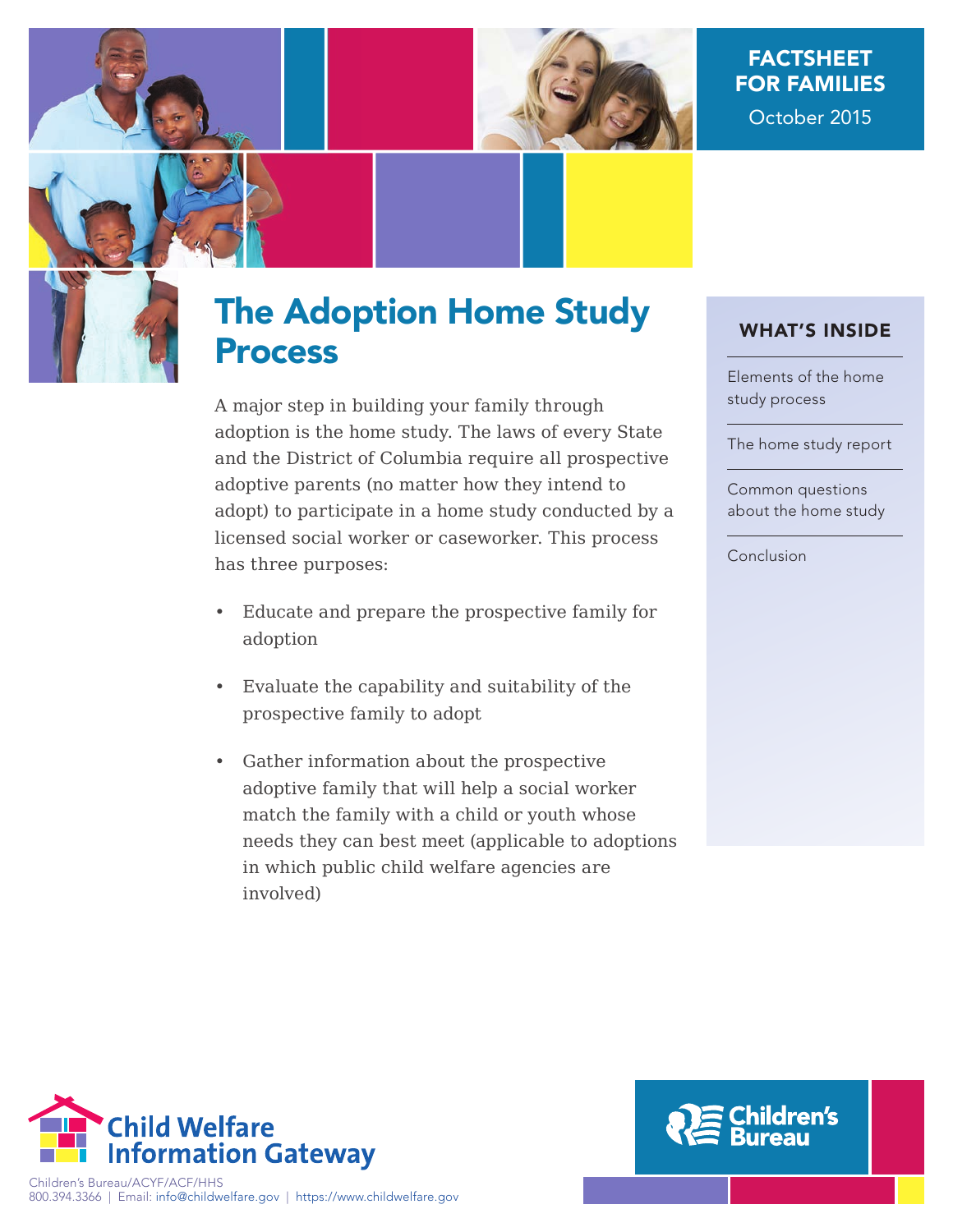With accurate information about the process, prospective adoptive parents can face the home study experience with more confidence. It may be helpful to remember that agencies are not looking for perfect parents. Rather, they are looking for a good match between a child or youth's needs and a family's ability to meet those needs. It is important to keep in mind that the adoption home study process is actually about the process and not just the final report.

Specific home study requirements and processes vary greatly from agency to agency, from State to State, and, in the case of intercountry adoption, by the child's country of origin. They are also subject to change. This factsheet discusses the common elements of the home study process and addresses some questions prospective adoptive parents may have about the process.

If you are just beginning your journey to adoption, you can find additional useful information on Child Welfare Information Gateway's website ([https://www.childwelfare.](https://www.childwelfare.gov) [gov\)](https://www.childwelfare.gov). Some of those resources include:

- For basic information about adoption, see Adoption Options: Where Do I Start? at [https://www.childwelfare.](https://www.childwelfare.gov/pubs/f-adoptoption/) [gov/pubs/f-adoptoption/](https://www.childwelfare.gov/pubs/f-adoptoption/).
- For home study requirements in your State, check Home Study Requirements for Prospective Parents in Domestic Adoption at [https://www.childwelfare.gov/](https://www.childwelfare.gov/topics/systemwide/laws-policies/statutes/homestudyreqs-adoption/) [topics/systemwide/laws-policies/statutes/](https://www.childwelfare.gov/topics/systemwide/laws-policies/statutes/homestudyreqs-adoption/) [homestudyreqs-adoption/.](https://www.childwelfare.gov/topics/systemwide/laws-policies/statutes/homestudyreqs-adoption/)
- For listings of public and licensed private agencies, attorney referral services, support groups, State adoption specialists, and more for each State, territory, and the District of Columbia, search the National Foster Care & Adoption Directory at [https://www.](https://www.childwelfare.gov/nfcad) [childwelfare.gov/nfcad.](https://www.childwelfare.gov/nfcad)

# Elements of the Home Study Process

There is no single format that all adoption agencies use to conduct home studies. Many agencies include the following steps in their home study process, although the specific details and order will vary. For more information about the specific process you will go through, talk with the agencies you are considering.

If you are a foster parent or kinship caregiver, you have already completed a home study and your State will likely require an updated home study if you plan to adopt the child in your care. Even if you are pursuing a private adoption that does not involve an adoption agency, all States require that you have a completed home study with a criminal background check. In these cases, your adoption attorney may be able to refer you to a licensed social worker or agency to conduct your home study.

#### **Orientation**

Many agencies offer an initial informational session or orientation that provides an overview of their agency and the adoption process. These are generally free and do not carry any obligation to work with the agency, complete a home study, or pursue adoption further. These sessions are a good way to find out about the agency, their process, the children and youth waiting for adoption, and if the agency might be a good fit for you and your family. After the orientation, if you decide to move ahead with adoption, you may initiate the home study process.

## **Training**

Most States or agencies require training for prospective adoptive parents prior to or during the home study process. These trainings help prospective parents better understand the needs of children waiting for families, adoption issues, and agency requirements. They can help families decide what child or children they could parent most effectively.

#### Interviews

A social worker will probably interview you several times during the home study process. These interviews help you develop a relationship with your social worker that will enable him or her to better understand your family and assist you with the adoption. You will discuss the topics to be covered in the home study report (see page 5). It is likely that you will be asked to give examples of your experiences with children, your important relationships, your approach to parenting, and how you handle stress. You may also be asked questions about your experiences of crisis, loss, or infertility, which is a topic of concern for some adoptive families. You and your social worker will

This material may be freely reproduced and distributed. However, when doing so, please credit Child Welfare Information Gateway. This publication is available online at [https://www.childwelfare.gov/pubs/f-homstu/.](https://www.childwelfare.gov/pubs/f-homstu/)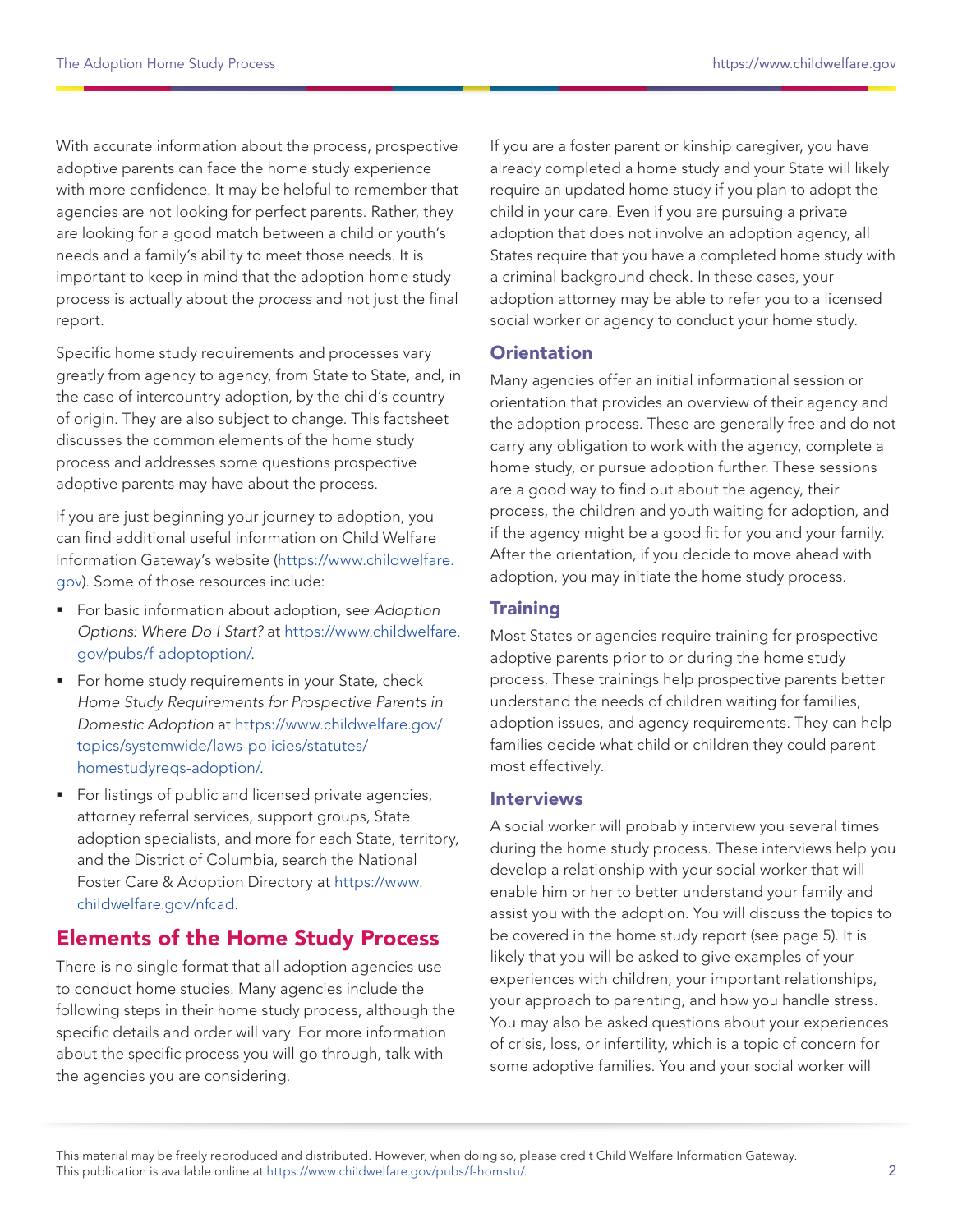discuss what ages of children would best fit in your family, whether a sibling group would work well, and other important characteristics to consider when adopting a child. Again, this should be both a self-reflective process and a time to educate yourself about important issues common in the adoption experience, such as grief and loss, trust and attachment, childhood trauma, the developmental lifecycle, and family dynamics. Nearly every child involved with foster care has experienced some trauma that may impact his or her life, and families need to make informed decisions about how they can effectively parent a child depending on that trauma. During the interviews, it is important to be honest with the social worker and yourself about your family's strengths and limitations.

For couples who are pursuing adoption, some agencies conduct all of the interviews with both prospective adoptive parents together. Other agencies will conduct both joint and individual interviews. If families have other children in the home, or adult children living outside the home, the social worker may also want to talk with them during this process. Some States require all adults in the household, or even all household members regardless of age, to be included in the home study.

#### Home Visit

Home visits primarily serve to ensure that your home offers a safe environment for a child and meets State licensing standards (e.g., working smoke alarms, safe storage of firearms, safe water, pools covered/fenced, and adequate space for each child). Your home should be free from hazards and offer a child-friendly environment for the age range for which you are being licensed. For example, poisons and household cleaners should be in cupboards with childproof locks, window drape cords should not hang within reach, firearms should be inaccessible to children, etc. Some States require an inspection from local health and fire departments in addition to the visit by the social worker. For State-specific resources on licensing requirements for adoption from foster care, visit Child Welfare Information Gateway's State Guides and Manuals Search at [https://www.](https://www.childwelfare.gov/topics/systemwide/sgm/) [childwelfare.gov/topics/systemwide/sgm/](https://www.childwelfare.gov/topics/systemwide/sgm/). Under topics, select both "adoption" and "licensing." Under audiences, select "parents."

Generally, agencies will require the social worker to view all areas of the house or apartment, including where the children will sleep, the basement, and the backyard. He or she will be looking for how you plan to accommodate a new family member (or members if you are planning to adopt more than one child or a sibling group). Social workers are not typically inspecting your housekeeping standards. A certain level of order is necessary, but some family clutter is expected. A comfortable, child-friendly environment is what is being sought.

If you are planning to adopt a child from another country (intercountry adoption), you will need to know whether the country from which you plan to adopt is a party to the Hague Convention on Protection of Children and Co-operation in Respect of Intercountry Adoption. If it is, your home study will be subject to Hague Convention requirements. These requirements mandate which agencies or service providers may conduct your home study; what statements must be included in your home study report about your parent training and eligibility; and how the home study must be submitted to the Central Authority for adoption in the country from which you plan to adopt.

- Find a list of countries that are parties to the Hague Convention on the U.S. Department of State website at [http://travel.state.gov/](http://travel.state.gov/content/adoptionsabroad/en/hague-convention/convention-countries.html) [content/adoptionsabroad/en/hague](http://travel.state.gov/content/adoptionsabroad/en/hague-convention/convention-countries.html)[convention/convention-countries.html.](http://travel.state.gov/content/adoptionsabroad/en/hague-convention/convention-countries.html)
- Read Information Gateway's factsheet Intercountry Adoption From Hague Convention and Non-Hague Convention Countries at [https://www.childwelfare.gov/pubs/factsheets/](https://www.childwelfare.gov/pubs/factsheets/hague) [hague.](https://www.childwelfare.gov/pubs/factsheets/hague)

This material may be freely reproduced and distributed. However, when doing so, please credit Child Welfare Information Gateway. This publication is available online at https://www.childwelfare.gov/pubs/f-homstu/.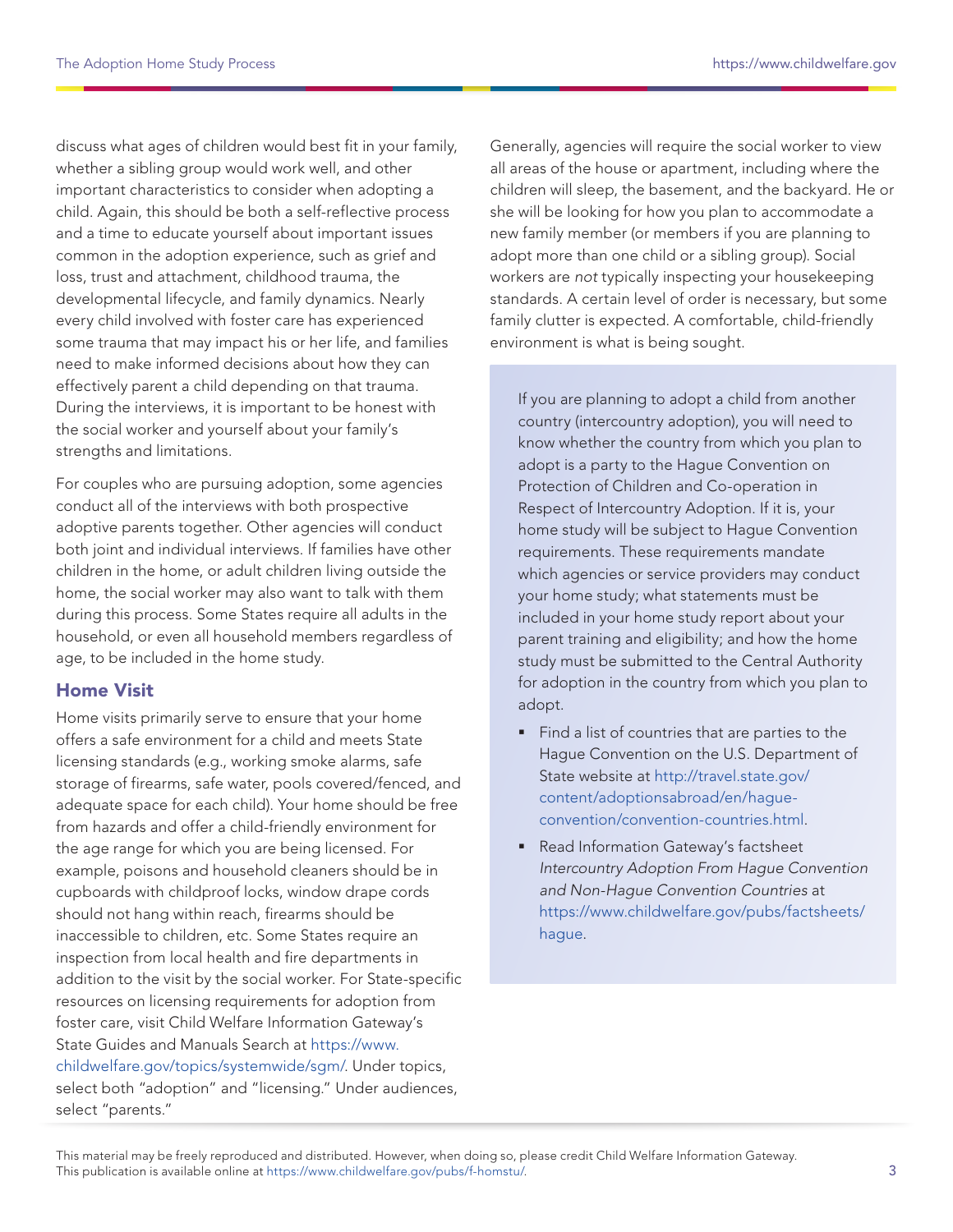#### Health Statements

Most agencies require prospective adoptive parents to have a recent physical exam and a statement from a physician confirming that they are essentially healthy, have a normal life expectancy, and are physically and mentally able to handle the care of a child.

If you have a medical condition that is under control (for instance, high blood pressure or diabetes that is controlled by diet and medication), you will likely still be approved as an adoptive family. A serious health problem that affects life expectancy may prevent approval. If your family has sought counseling or treatment for a mental health condition in the past, you may be asked to provide information or reports from those visits. Many agencies view seeking help as a sign of strength; the fact that your family obtained such help should not, in and of itself, preclude you from adopting. However, each family's situation is unique, so check with the agencies or social workers you are considering working with if you have concerns.

#### Income and Health Coverage Statements

Prospective adoptive parents must be able to show they can manage their finances responsibly and adequately. Some countries may have specific income requirements for intercountry adoption. Usually, prospective parents are asked to verify their income by providing copies of paycheck stubs, W-2 forms, or income tax forms. Many agencies also ask about savings, insurance policies (including health coverage for the adopted child),<sup>1</sup> investments, and debts. For more information on resources to support the costs of adoption, see Child Welfare Information Gateway's Adoption Assistance web section at [https://www.childwelfare.gov/topics/adoption/](https://www.childwelfare.gov/topics/adoption/preplacement/adoption-assistance/) [preplacement/adoption-assistance/](https://www.childwelfare.gov/topics/adoption/preplacement/adoption-assistance/). For more information on health care for children adopted from foster care, see Health-Care Coverage for Youth in Foster Care—and After at [https://www.childwelfare.gov/pubs/issue-briefs/](https://www.childwelfare.gov/pubs/issue-briefs/health-care-foster/) [health-care-foster/](https://www.childwelfare.gov/pubs/issue-briefs/health-care-foster/).

Home Study Timeline: There isn't a lot that prospective parents can do to hurry the home study process; however, this time can be utilized to learn more about the needs of children waiting to be adopted, to develop support networks, and to connect with other prospective and current adoptive parents. In addition, one way to eliminate some delays is to gather your documents early. Have your marriage license and divorce certificate (if applicable), birth certificates for household members, tax returns, completed paperwork, and any other required documents ready for the social worker.

## Background Checks

All States require criminal and child abuse record checks for adoptive and foster parent applicants. In most States, the background investigation includes a check of Federal, State, and local criminal records. Fingerprints may be taken as well. For more information on the requirements in your State, read Information Gateway's publication Criminal Background Checks for Prospective Foster and Adoptive Families at [https://www.childwelfare.gov/topics/](https://www.childwelfare.gov/topics/systemwide/laws-policies/statutes/background/) [systemwide/laws-policies/statutes/background/](https://www.childwelfare.gov/topics/systemwide/laws-policies/statutes/background/).

Public and private agencies must comply with State and Federal laws and policies regarding licensing requirements, if applicable, and how the findings of background checks affect eligibility for adoptive parents. Do not hesitate to talk to the social workers and agencies you are considering about specific situations that might disqualify you from adopting. Agencies will consider your past experiences as well as how you dealt with them, what you learned from them, and how you would use that knowledge in parenting a child. If you have any history of criminal activity, some agencies may be able to work with your family, depending on the specific incident and its resolution. If the social worker finds you to be deceptive or dishonest about your history, or if the documents collected during the home study process expose inconsistencies, the agency may not approve your family to adopt.

This material may be freely reproduced and distributed. However, when doing so, please credit Child Welfare Information Gateway. This publication is available online at https://www.childwelfare.gov/pubs/f-homstu/.

The booklet Protections for Newborns, Adopted Children, and New Parents from the Employee Benefits Security Administration, U.S. Department of Labor, notes that parents should enroll their child in their health insurance policy within 30 days of their placement or adoption to ensure coverage (<http://www.dol.gov/ebsa/pdf/newborns.pdf>). The Employee Benefits Security Administration (<http://www.dol.gov/ebsa/aboutebsa/>) has oversight over employer-offered insurance benefits and may be able to answer families' questions.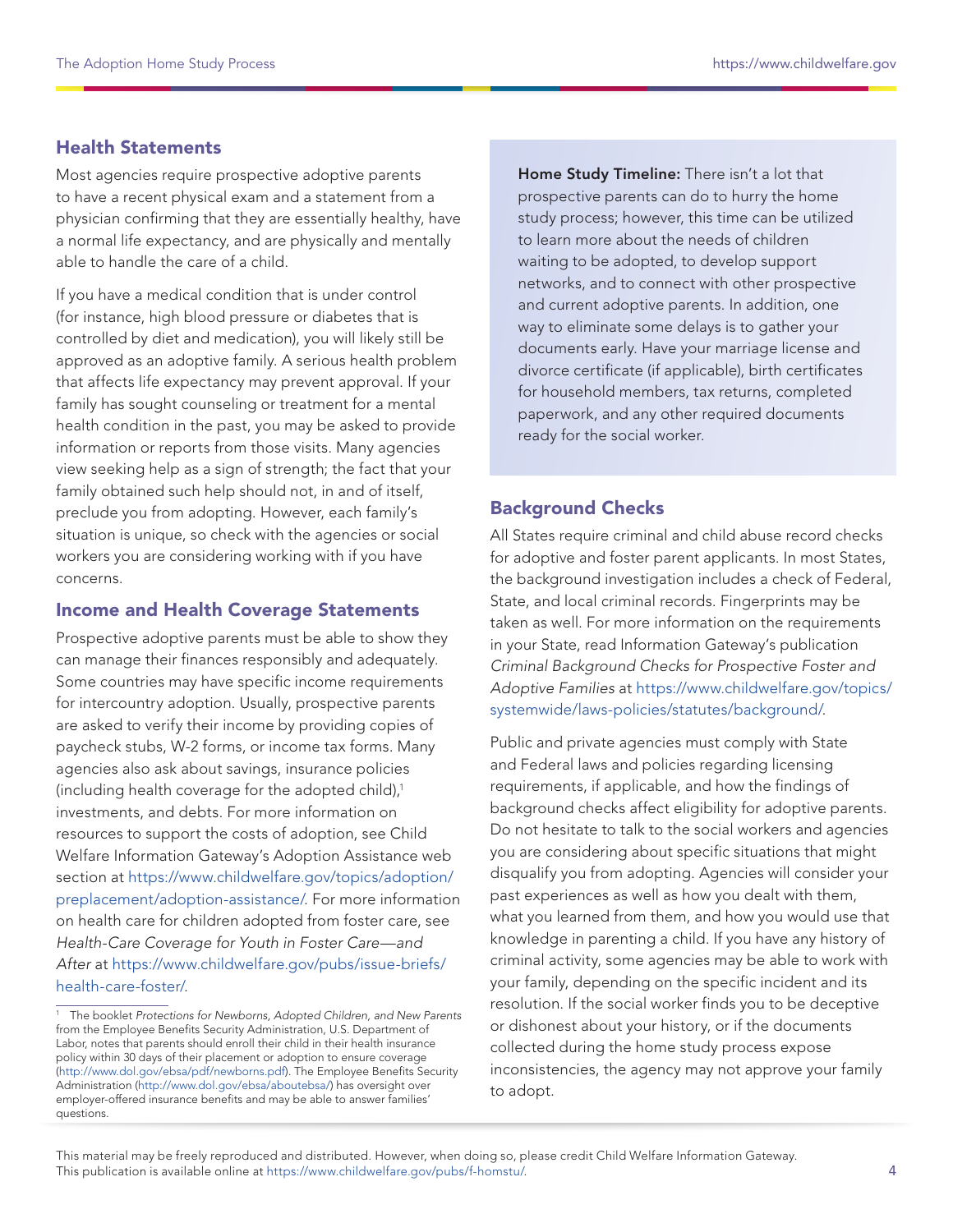### Autobiographical Statement

In private/voluntary adoption, many adoption agencies ask prospective adoptive parents to write an autobiographical statement or story. This is, essentially, the story of your life. It helps the social worker understand your family better and assists him or her in writing the home study report. If you are working with an agency that practices openness in adoption, you also may be asked to write a letter, create an album, scrapbook (electronic or hardcopy), Facebook page, or other social media page, about your family to be shared with expectant parents who are considering adoption for their child. You may be asked to prepare a similar album for children if you are considering adopting children who are old enough to read or understand pictures.

While writing about yourself may seem difficult, the exercise is intended to provide information about you to the agency, as well as help you explore issues related to parenting and adoption. Some agencies have workers available to assist you with the writing. Most have a set of questions to guide you through writing your autobiography.

#### Your References

The agency will probably ask you for the names and contact information for three or four people who will serve as references for you. References help the social worker form a more complete picture of your family and support network.

If possible, references should be people who have known you for years, who have seen you in many situations, and who have visited your home and know of your interest in and involvement with children. Most agencies require that references be people who are not related to you. Good choices might include close friends, a former teacher, a neighbor, or a member of your faith community (if applicable).

Your family's approval to adopt would rarely be denied on the grounds of a single negative reference; however, if it were one of several negative factors, the agency might be unable to approve your family to adopt.

# The Home Study Report

Typically, the steps previously discussed conclude with the social worker writing a home study report that reflects his or her findings. Home study reports are often used to introduce your family to other agencies or adoption exchanges (services that list children waiting for families) to assist them in matching your family with a waiting child.

In addition to health and income statements, background checks, and references, home study reports also include the following types of information:

- **Family background**—Descriptions of the applicants' childhoods, how they were parented, past and current relationships with parents and siblings, key events and losses, and what the family learned from them
- **Education/employment**—Applicants' current educational levels, satisfaction with their educational achievements, or any plans to further their education, as well as their employment status, history, plans, and satisfaction with their current jobs
- **Relationships**—If a couple is pursuing adoption, the report may cover their relationship history together as well as their current relationship (for example, how they make decisions, solve problems, communicate, and show affection). Single applicants will be asked about their social life and how they anticipate integrating a child into it, as well as about their network of relatives and friends.
- Daily life-Routines, such as a typical weekday or weekend, plans for child care (if applicants work outside the home), hobbies, and interests
- **Parenting**—Applicants' experiences with children (for example, their own children, relatives' children, neighbors, volunteer work, babysitting, teaching, or coaching), in addition to their plans regarding discipline and other parenting approaches and issues
- Neighborhood—Descriptions of the applicants' neighborhood, including safety and proximity to community resources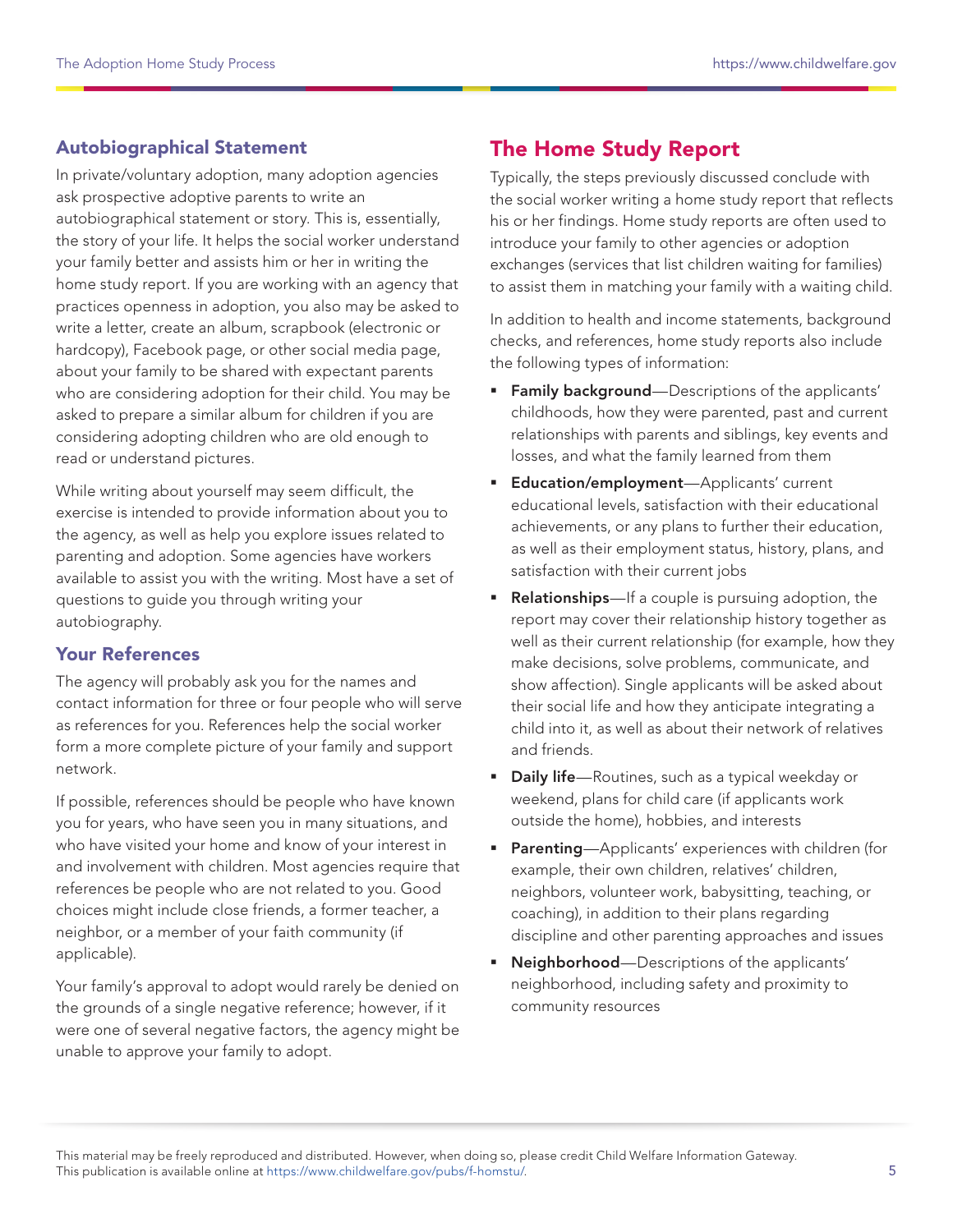- Religion/belief system-Information about the applicants' religion, level of religious practice (if applicable), and the kind of religious upbringing, if any, they plan to provide for the child
- **Feelings about/readiness for adoption**—There may be a section on specific adoption issues, including why the applicant(s) want to adopt, feelings about infertility (if this is an issue), what characteristics or needs of a child or youth they might best parent and why, and how they plan to talk to their children about adoptionrelated topics. There will likely be questions about how the applicant feels about birth parents and families and the level of openness with the birth family that would work best, depending on the type of adoption. (Note: It is typical for families' feelings about openness to change throughout the home study process as they learn more and become more comfortable with the process.) For more information, read Information Gateway's Openness in Adoption: Building Relationships Between Adoptive and Birth Families at [https://www.childwelfare.gov/pubs/f-openadopt/.](https://www.childwelfare.gov/pubs/f-openadopt/)
- **Support system**—When individuals or families face difficult times, it is important to know that they have support systems in place to help build resiliency. A social worker may ask the applicant who they reach out to or what supports they rely on during stressful situations.
- **Approval/recommendation**—The home study report will conclude with a summary and the social worker's recommendations. This often includes the age range and number of children the social worker recommends for the family.

Technology has changed how agencies conduct home studies. Many records are now kept electronically. Families may choose to create an electronic album or Facebook page to share with potential birth parents in a private infant adoption or to introduce their families to children or youth in the foster care system who are waiting for one.

Prospective adoptive parents will be asked to provide copies of birth certificates, marriage licenses or certificates, and divorce decrees, if applicable. Some agencies share the final home study with prospective parents; others do not. You may want to ask the agency about the confidentiality of the home study report and how extensively your information will be shared. Agency policies vary greatly, depending on the type of agency and type of adoption you are pursuing. In many cases, the information will be shared with other agencies to help connect your family with a child. In some cases, the information may be shared with birth parents or others.

# Common Questions About the Home Study

It is understandable that you may have questions about the home study and its impact on the adoption. Some of the most frequently asked questions are addressed below.

## How Long Will the Home Study Take?

The time it takes to conduct the home study will vary from agency to agency, depending on factors such as how many caseworkers are assigned to conduct home studies, what other duties they have, how many other people applied to the agency at the same time, when required training is offered, and how long it takes to complete your background check and fingerprinting. On average, a home study process takes 3 to 6 months to complete. The time will depend on you as well. You can help speed the process by filling out your paperwork, scheduling your medical appointments, and gathering the required documents without delay.

## How Much Does a Home Study Cost?

The cost of the home study depends on the kind of adoption you are pursuing. Agencies conducting domestic adoptions of children from foster care (such as your local department of social services) may not charge a fee for the home study. If these agencies do charge a fee, it is often modest (\$300 to \$500), and once you adopt a child from foster care, the fee is usually reimbursed by the child welfare agency. A private agency or certified social worker in private practice might charge from \$1,000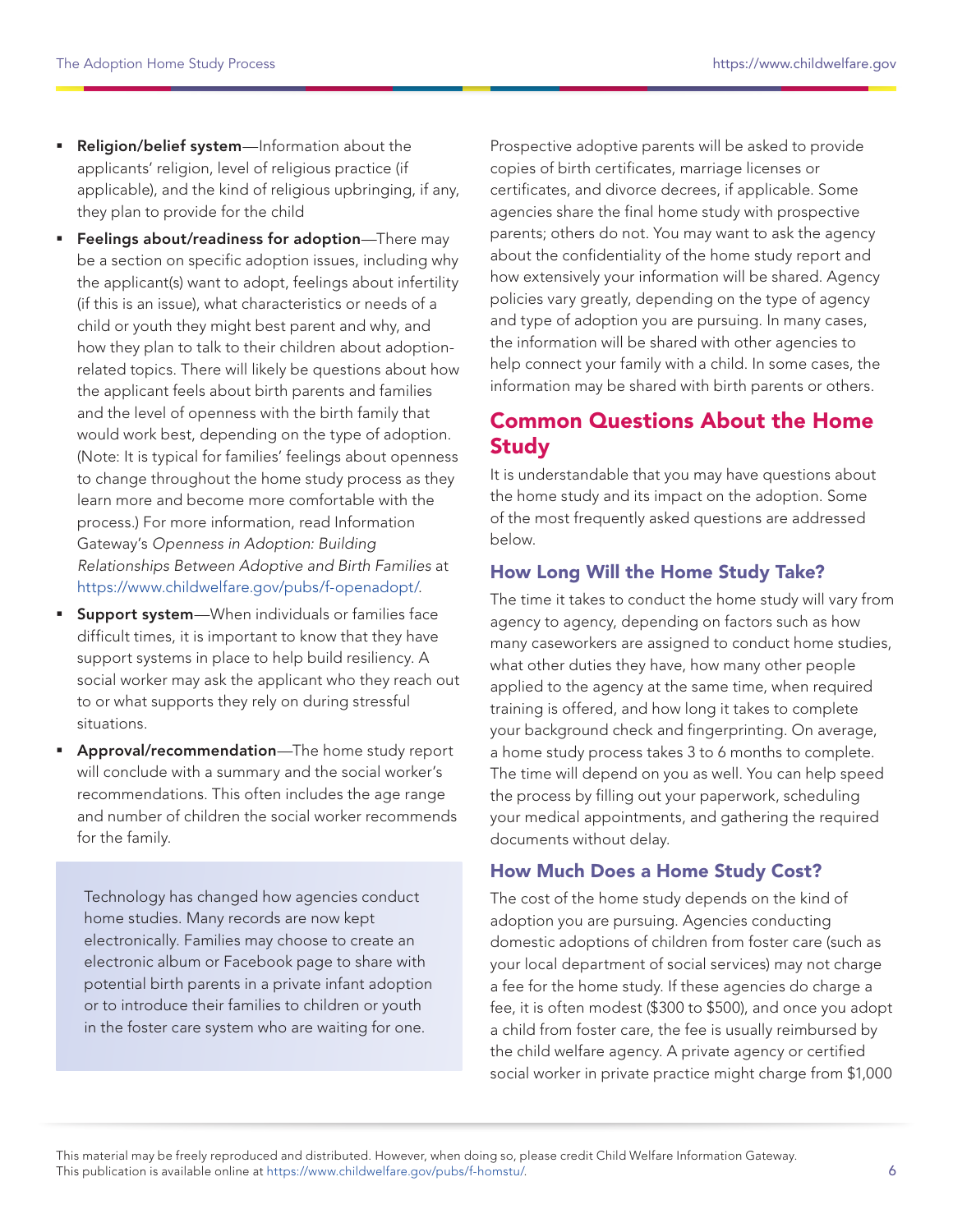to \$3,000 for the home study. Other services (such as an application fee and preplacement services) may be included in this fee. Be sure to discuss any fees thoroughly with your agency or social worker and ask for this information in writing to avoid any misunderstandings.

Updates or modifications of past home studies, conversions of home studies from other agencies, and subsequent home studies (if you previously adopted a child with the same agency) may incur different fees. Home studies do expire, although the time period varies from State to State (usually 6 to 24 months), so you will need to keep your home study current. Your caseworker can advise you about this.

For more information about costs of adoption, adoption tax credits, and other resources to help defray costs, see the Adoption Costs and Sources of Financial Support section of the Child Welfare Information Gateway website at [https://www.childwelfare.gov/topics/adoption/](https://www.childwelfare.gov/topics/adoption/adoptive/expenses) [adoptive/expenses](https://www.childwelfare.gov/topics/adoption/adoptive/expenses). For information on the Federal adoption credit and adoption assistance programs, visit the website for the Internal Revenue Service at [http://www.irs.gov/taxtopics/](http://www.irs.gov/taxtopics/tc607.html) [tc607.html](http://www.irs.gov/taxtopics/tc607.html).

## What Might Disqualify Our Family From Adopting?

Most adoption agencies respect culture and diversity in families seeking to adopt, including single-parent families and same-sex couples. Aside from a criminal record or overriding safety concerns that would preclude agencies from approving your home study, the decision to qualify or disqualify a family is made on a case-by-case basis. The home study process is a way for a social worker to learn more about your real family, as a potential home for real children. It is also an opportunity for you to explore adoption and consider, with a social worker's help, the child or youth you will be best able to parent. Although agencies are not looking for perfect parents or families, it is critical that all families be thoroughly assessed to ensure they are ready and able to provide a permanent home for a child.

Who is approved to adopt varies from agency to agency, from State to State, and by the child's country of origin. Adoptions in the United States are governed by Federal, State, and local laws, regulations, and policies. Child Welfare Information Gateway has compiled States' laws regarding this topic in Who May Adopt, Be Adopted, or Place a Child for Adoption? at [https://www.childwelfare.](https://www.childwelfare.gov/topics/systemwide/laws-policies/statutes/parties) [gov/topics/systemwide/laws-policies/statutes/parties](https://www.childwelfare.gov/topics/systemwide/laws-policies/statutes/parties).

Within State guidelines, many agencies are looking for ways to rule families in rather than rule them out in order to meet the needs of children in the U.S. foster care system waiting for adoptive families. Many States also have their policies posted online. Information Gateway has links to every State's online adoption information at State Child Welfare Agency Websites [https://www.childwelfare.](https://www.childwelfare.gov/organizations/?CWIGFunctionsaction=rols:main.dspROL&rolType=Custom&RS_ID=16) [gov/organizations/?CWIGFunctionsaction=rols:main.](https://www.childwelfare.gov/organizations/?CWIGFunctionsaction=rols:main.dspROL&rolType=Custom&RS_ID=16) [dspROL&rolType=Custom&RS\\_ID=16](https://www.childwelfare.gov/organizations/?CWIGFunctionsaction=rols:main.dspROL&rolType=Custom&RS_ID=16).

For a collection of questions and answers designed to address some of the concerns that lesbian, gay, bisexual, or transgender (LGBT) prospective adoptive parents may encounter when deciding to adopt a child or navigating the adoption process, see the Information Gateway publication Frequently Asked Questions From LGBT Prospective Foster and Adoptive Parents at [https://www.childwelfare.gov/pubs/factsheets/](https://www.childwelfare.gov/pubs/factsheets/faq-lgbt/) [faq-lgbt/](https://www.childwelfare.gov/pubs/factsheets/faq-lgbt/). Information about issues to consider when making the decision to adopt as a single person are available in the publication Adopting as a Single Parent at [https://www.childwelfare.](https://www.childwelfare.gov/pubs/single-parent/) [gov/pubs/single-parent/](https://www.childwelfare.gov/pubs/single-parent/).